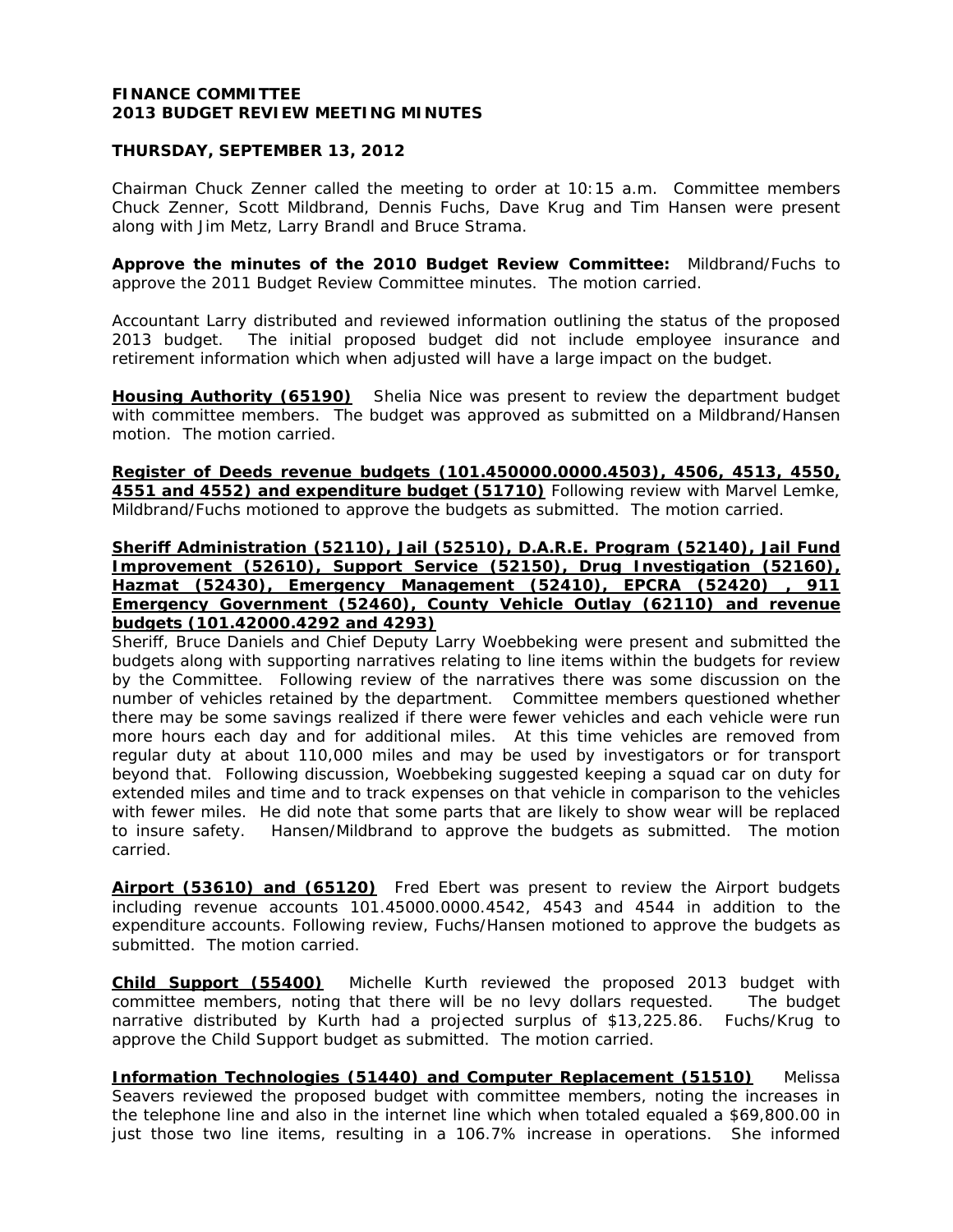committee members that the increase in the phone line was due to the shifting of most phone bills from individual departments to the IT Department of which she has no control. The change was part of the communications upgrade and projected to save money, but should at least be a break-even move for the county. The \$18,000.00 increase in the internet line is the result of the problems that the county has been experiencing with the current internet supplier DB Wireless. Due to an agreement with DB Wireless several years ago the county has been receiving free internet service, but due to technology issues the service provided has been failing quite often in the recent past. There is nothing in the agreement that would require DB Wireless to upgrade to a service that would satisfy the county requirements; therefore the county could continue using the free service or switch providers at the estimated expense of \$18,000.00. Due to the dependence on the internet by most departments, when the service is down employees are not able to perform standard operations and many required connections are lost. Committee members agreed that an upgrade is necessary and on a Hansen/Mildbrand motion approved the budgets as submitted. The motion carried.

**Land Conservation (57410), Tree Programs (57190), Fish & Game Projects (57310), Soil Survey (57510) and Wildlife Damage (57610)** Steve Oberle presented the related budgets and reviewed them with committee members. In addition to the (57410) expenditure account, showing a decrease in operations of approximately 1%, Oberle is responsible for revenue accounts 101.42000.0000.4281, 4282, 4287, 4288 and 4290 along with 101.45000.0000.4624. Following review, Hansen/Fuchs motioned to approve the budgets as presented. The motion carried.

THE MEETING WAS RECESSED AT 12:14 P.M., TO RECONVENE AT 1:00 P.M. WITH ALL COMMITTEE MEMBERS, JIM METZ, LARRY BRANDL AND BRUCE STRAMA PRESENT.

**Public Health (54110)** Patricia Krug was present to review the budget, also including revenue account 101.45000.0000.4565 and related narratives with the Committee. Following the review, Hansen/Mildbrand motioned to approve the budget as submitted. The motion carried

**Building Grounds & Parks budgets (51900), (51920), (51930), (51940), (51950), (51970), (51980), (56140), (56490), (56510) and (65140)** Jeff Ludwig distributed summary copies of the 2013 budget which had a decrease in operations of .2% and a .1% decrease in the total budget. As in the past, Ludwig pointed out energy savings as the main contributing factor for the savings. Mildbrand/Krug motioned to approve the budgets as submitted by Jeff Ludwig. The motion carried.

**Human Services** Amber Fallos distributed copies of the summary that had been prepared. She reviewed the material noting the unknown factors related to possible client placement that could negatively affect the 2013 budget. She also informed committee members that the county levy request was 6.7% less than in 2012, dropping from \$1,024,077 to \$955,287, and that \$119,522 will be transferred from reserves to help pay needed expenses Mildbrand/Fuchs motion to approve the Human Services Budget as submitted. The Motion carried.

**Veterans Service Commission (55500), Veterans Service Office (55510)** Josh Sniegowski reviewed the budgets with the Committee. The 2013 budget was up by \$11,512 over the 2012 budget; mainly due to limited time employee expense of \$11,000. Sniegowski noted that the LTE was needed to allow conversion of paper records to electronic as has been the case in other Veteran's offices state-wide. Both the Service Commission budget and the Service Office budget were approved as submitted on a Krug/Hansen motion. The motion carried unanimously.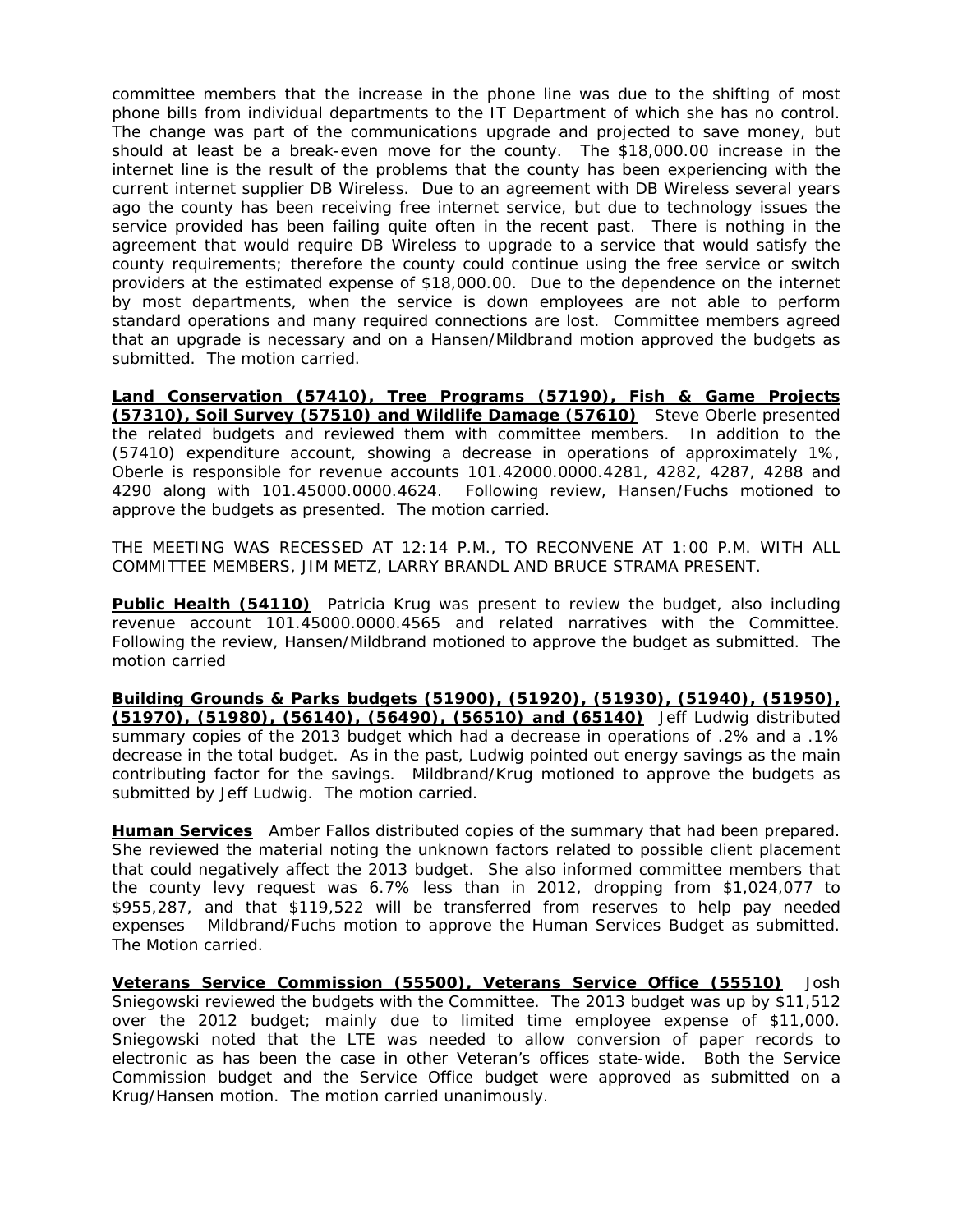**Restorative Justice Program** Strama and Brandl reviewed the Restorative Justice budget along with a narrative prepared by Monelle Johnson. The levy request was for \$700, the same as approved for 2012. Fuchs/Hansen motioned to approve the request for \$700 for the Restorative Justice Program for 2013. The motion carried.

**Surveyor (51720)** Bob Meyer was present, stating that the operations portion of the Surveyor budget will again be covered by carryover, no funding levied for 2013. Krug/Fuchs to approve the Surveyor budget as submitted. The motion carried.

**Land Information Office (51700)** John Easterly presented the Land Information budget. The only levy money included in the Land Information Budget is a portion of Easterly's wages. Hansen/Fuchs to approve the Land Information Office budget as submitted. The motion carried.

**Consulting Services (51120)** Brandl reviewed the budget with committee members prior to a Hansen/Fuchs motion to approve the budget as submitted. The motion carried.

**Corporation Counsel (51220)** Strama presented the \$100,000 budget used for contracting corporation counsel, which was approved as submitted on a Mildbrand/Krug motion which carried.

**County Clerk (51410)** Strama presented the budget, which was approved as submitted on a Mildbrand/Fuchs motion. The motion carried.

**Elections (51420)** Strama presented the budget noting the decrease which is due to only two elections being scheduled in odd numbered years in comparison to the four elections scheduled in all even numbered years. Fuchs/Mildbrand motioned to approve the budget as submitted.

**General Accounting (51570)** Brandl reviewed the budget with committee members, noting the increase in software support which required a slight increase in the budget. Krug/Mildbrand motioned to approve the budget as submitted. The motion carried.

**Payroll Accounting(51590)** Strama presented the budget, also with an increase in software support, which was approved as submitted on a Fuchs/Hansen motion which carried.

**Historical Society (56110) & Historical Building Outlay (65130)** Strama presented the budgets, noting that he had contacted Roger Emmerich who usually presents the budgets. Emmerich had instructed him to submit a request for \$12,740.00, the same as for 2012. Fuchs/Hansen motioned to approve the 2013 Historical Society budgets as submitted. The motion carried. Mildbrand, Fuchs, Krug and Hansen voting aye, Zenner voting no.

**Independent Auditing (112-51580)** Brandl reviewed the budget with committee members prior to a Mildbrand/Hansen motion to approve the budget as submitted. The motion carried.

**Fire Suppression (113-52220)** Brandl reviewed the budget with committee members prior to a Mildbrand/Krug motion to approve the budget as submitted. The motion carried.

**Dog License Trust Fund (801-53900)** Strama reviewed the proposed 2013 budget with no increase. Krug/Mildbrand motioned to approve budget as submitted. The motion carried.

Mildbrand/Fuchs to adjourn the meeting at 2:54 p.m. The motion carried.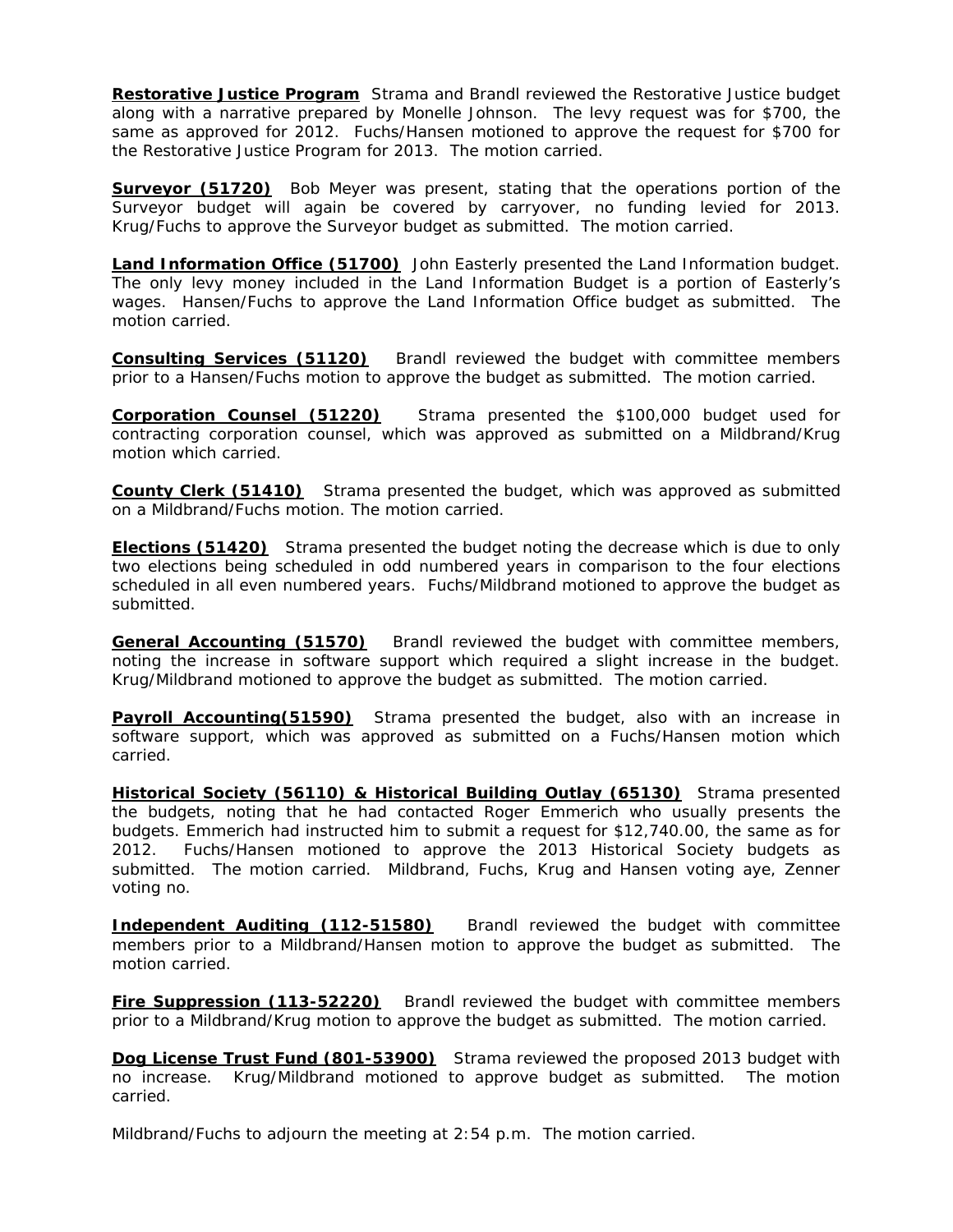#### **FRIDAY, SEPTEMBER 14, 2012**

Chairman Chuck Zenner called the meeting to order at 9:00 a.m. Zenner, Dave Krug, Dennis Fuchs, Scott Mildbrand, Tim Hansen, Jim Metz and Bruce Strama were present.

**District Attorney (51610)** Karl Kelz was present to review the budget with committee members. Following review, Fuchs/Hansen to approve the District Attorney budget as submitted. The motion carried.

**Victim Witness (51670)** Amy Merrill and Kim Sybers were present to submit the 2013 budget which was approved on a Fuchs/Mildbrand motion which carried.

**Treasurer (51560) and Tax Deed Expense (51910)** Treasurer Sarah Holtz presented the budgets including revenue budgets, 101.48000.0000.4833, 4843 and 4844 along with expense budgets 51560 and 51910. Following review of the Treasurer's and Tax Deed Expense budgets, Fuchs/Hansen to approve the budgets as submitted. The motion carried.

**Real Property Lister (51540)** Betty Blumenstein submitted the Real Property Lister's budget. Fuchs/Mildbrand to approve the budget as submitted. The motion carried.

**Zoning, Recycling & Solid Waste** Sue Noland was present, joined by Kyle Noonan as budgets and narratives were being reviewed. Budgets submitted included revenue budgets (101.42000-0000-4291, 94, 97, 98, & 99), (101-45000-0000-4556, 4557 and 4559), (101.43000-0000-4322 and 4325) and expenditure accounts (101.51830, 51840, 51850, 52470, 54810, 54830, 54850, 54860, 54870 and 402.53810). There was some question on revenue account #101.43000.0000.4322 which only budgeted \$10,000 for 2013 when revenues had been between fifteen and twenty thousand for the past several years, but no action was taken to increase the revenues. Noland had included a note on the narrative for the Uniform County Address System which offered removal of \$15,000 from that account to be transferred to the General Fund. Following discussion, Mildbrand/Krug to approve transfer of \$15,000 from the uniform County Address System to the General Fund. The motion carried. Fuchs/Mildbrand to approve the remainder of the Zoning, Recycling & Solid Waste budgets as submitted. The motion carried.

**Commission on Aging (203.55610) & Nutrition Programs (202 Fund)** Diane Niggemann was present and reviewed the proposed 2013 budget with the Committee. The Commission on Aging budget total had increased mainly due to the increased expenditure for rent at the Stetsonville nutrition site. She estimated the increase to be \$3,375.00. There was some discussion concerning the amount of fund balance that should be retained by those departments carrying a balance. Following the discussion, Fuchs/Mildbrand motioned to apply \$3,375.00 of the department fund balance to cover the extra expense. The motion carried. Fuchs/Mildbrand to approve the remainder of the Commission on Aging budget. The motion carried. Fuchs/Hansen to approve the other 202 accounts. The motion carried.

**Ambulance Budget (52450)** Accountant Larry Brandl had attended the Law Enforcement meeting also held on the same day and arrived at 9:48 a.m. The 2013 Ambulance budget had been reviewed and approved at the Law Enforcement meeting with a \$42,106.00 increase over the 2012 request. The increase was due to the fewer number of runs than expected that required advanced services, decreasing the revenue projected for ambulance services. There was discussion related to the ambulance service and how it was structured prior to a Mildbrand/Krug motion to approve the 2013 Ambulance budget as submitted. The motion carried.

**Medical Examiner (51270)** Strama presented the budget, noting that he had spoken with Medical Examiner, Scott Perrin who had suggested increasing the revenue account 101.45000.0000.4565 (Cremation Authorization) by \$1,000 to total \$5,000.00. The motion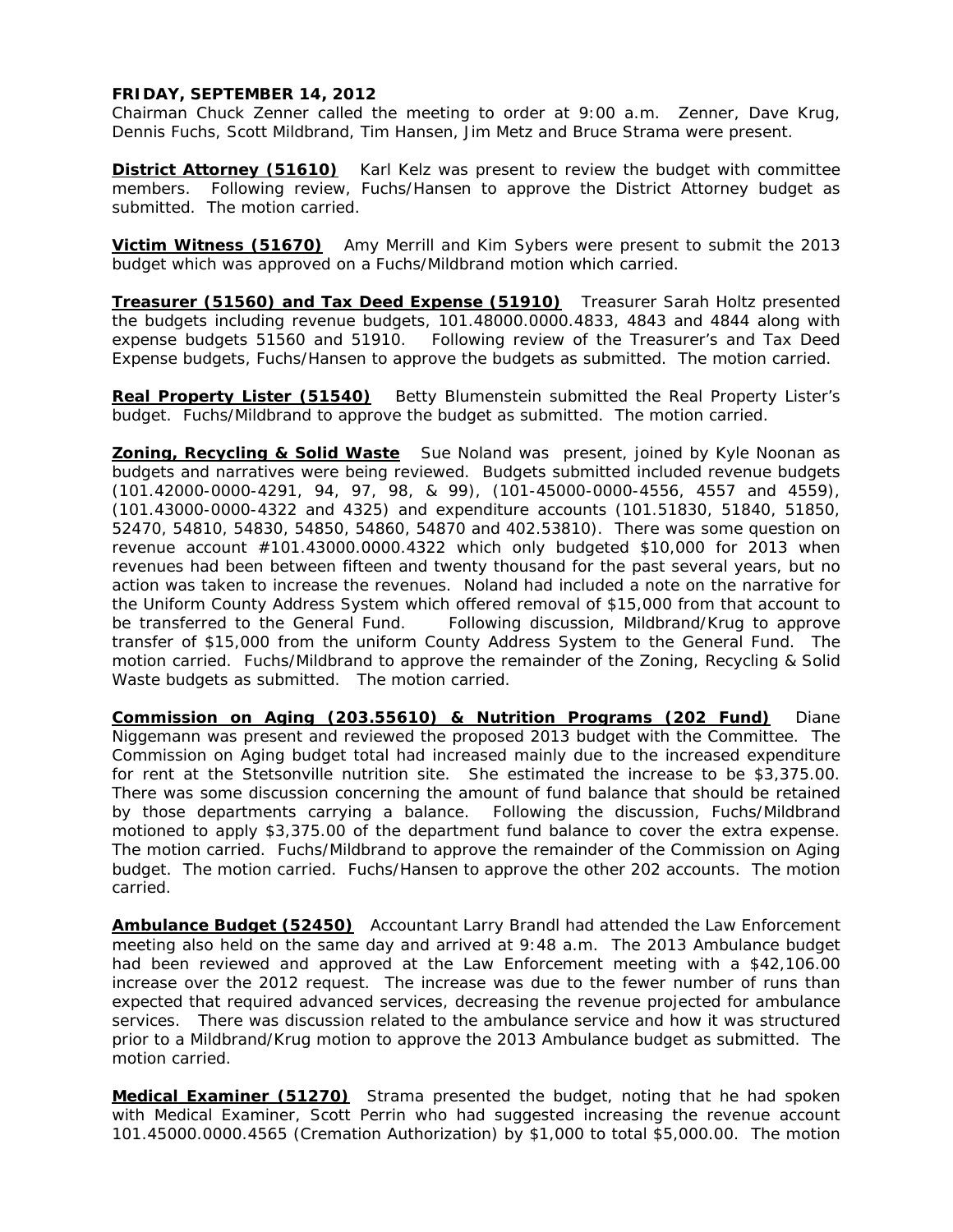carried. There was no action taken on the expenditure budget at this time. Fuchs had suggested a decrease autopsy expense from \$6,500 to \$4,000 but committee members felt it appropriate to contact Perrin prior to that action.

**Community Education Advocational Courses (56910), Consortium Board (56920)** Strama had contacted Rollie Thums in relation to the Community Education Ad vocational Courses budget. Thums had directed Strama not to budget any funding for the 2013 budget as carryover should cover all expenses in 2013. Mildbrand/Krug to approve the Community Education Ad vocational Courses budget with no levy. The motion carried. As the Consortium Board Budget is no longer relevant, no action was taken nor will be until the need may arise.

**Debt Service Accounts (Funds 305 & 307)** Brandl reviewed the Debt Service accounts with committee members prior to a Fuchs/Hansen motion to approve the accounts as submitted. The motion carried.

**Contingency Fund (69990)** Brandl reviewed the budget with committee members prior to a Mildbrand/Fuchs motion to approve the \$25,000 budget as submitted. The motion carried.

**Sundry Unclassified (51990)** Brandl reviewed the budget with committee members prior to a Mildbrand/Hansen motion to approve the \$4,000 budget as submitted. The motion carried.

**Sales Tax Revenue (101.41200.0000.4120)** Brandl reviewed the budget with the Committee prior to a Hansen/Mildbrand motion to approve the budget as submitted. The motion carried.

**Shared Revenue (101.42000.0000.4221)** Brandl informed committee members that he had used the figure from the previous year for Shared Revenue line which was \$1,056,913. That number may be adjusted at a future meeting when the county gets confirmation from the state. Hansen/Fuchs motioned to approve the budget as submitted. The motion carried.

**University of WI Extension Office (56710) and Agent budgets, Family Living Agent (56720), Resource Agent (56730), 4-H Agent (56740) and Agriculture Agent (56750)** Arlen Albrecht and Peggy Nordgren were present to review the Extension budgets with committee members. They noted that the operations portion had not increased and had actually gone down from the previous year. The contracted services lines in all of the Agent budgets had increased in anticipation of a salary increase for each of the agents. Following review, Mildbrand/Krug motioned to approve the budgets as submitted. The motion carried.

**Economic Development (51890)** Sue Emmerich addressed the Committee, representing the Medford, Gilman and Rib Lake Economic Development Foundations. Related information had been prepared and was distributed to the committee members for review. Emmerich reviewed the informational packets that had been delivered, answering any questions. Brian Wilson, Arlen Albrecht and Steve Mann were also in attendance for the discussion. Following the review, Fuchs/Krug motioned to approve the requested \$15,000 for the Development Foundations as in the past several years, with each foundation to receive \$5,000. The motion carried.

**Tourism (51880).** Tourism Committee Chairman, Dave Lemke, Arlen Albrecht, Brian Wilson and Sue Emmerich were present to discuss the Tourism budget. Sue Emmerich representing the Medford Chamber of Commerce distributed information to committee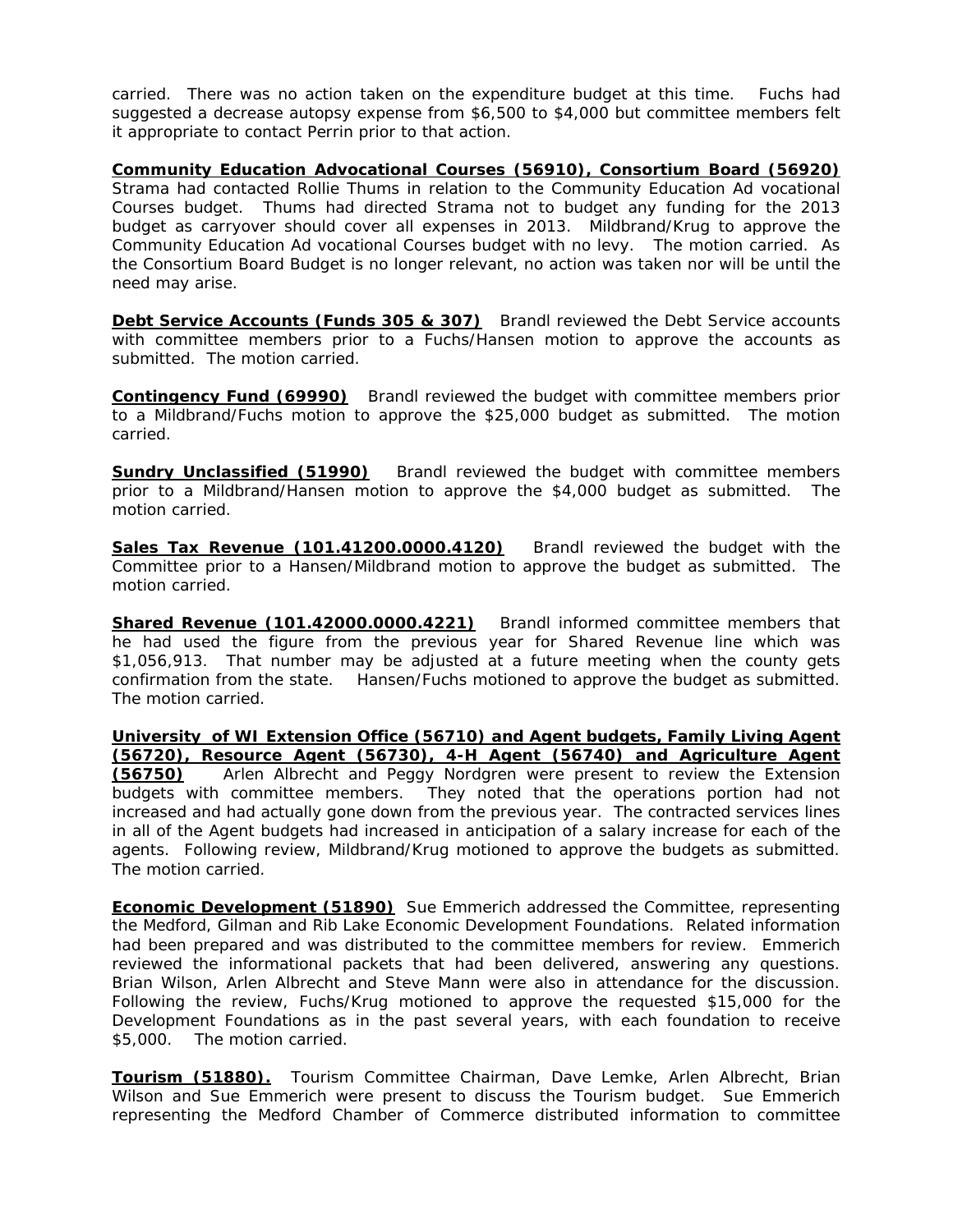members and reviewed it with them. Following the review, Fuchs/Krug motioned to approve the Tourism Budget as submitted. The motion carried.

Zenner/Fuchs to adjourn the meeting at 11:48 a.m. The motion carried.

#### **THURSDAY SEPTEMBER 27, 2012**

Chuck Zenner called the meeting to order at 10:18 a.m. Zenner, Dave Krug, Dennis Fuchs, Scott Mildbrand, Tim Hansen, Jim Metz, Larry Brandl, Bruce Strama and Brian Wilson (The Star News) were present.

**Uniform County Address System** Strama noted that in the previous Budget Review session the Committee had "approved transfer" of \$15,000 from the account to the general fund" when the wording should have stated "undesignate and apply to the general fund". Mildbrand/Krug to amend the previous motion to state "to undesignate \$15,000 from the Uniform County Address System, to be applied to the general fund". The motion carried.

**Shared Revenue (101.42000.0000.4221);** Brandl informed committee members that he had received notice from the state and that the Shared Revenue line should be \$1,059,398.00 instead of the \$1,056,913.00 as had been approved at the previous session, an increase of \$2,485.00. Mildbrand/Krug motioned to approve the budget as amended. The motion carried.

**Regional Planning (51810);** Rollie Thums, representative on the Northwest Regional Planning Commission, was present and distributed a list of Taylor County projects/services performed by Northwest Regional Planning. Committee members questioned the advantages of continuing the contract with NWRP related to the expense. Following review of the list of projects/services Committee consensus seemed to be that the assistance that the county receives for the Cleensweep project alone probably saves more than the annual \$16,389 contract expense, but that most of the other items listed were not included in the contract and that the county was paying for those services in addition to the contact expense. Following the discussion, Krug/Mildbrand motion to approve budget as submitted. The motion carried.

**Grants to Public Libraries (101.56110)** Tim Hansen distributed copies of the proposed 2013 Library budget for review. He reviewed the budget noting that the expenses being approved were actually realized in 2011. The levy based on non-resident circulation had been used in Gilman, Medford and Stetsonville, with the previous year's amount used in both Rib Lake and Westboro. Hansen explained that the latest Library Plan had been approved by the county board in 2012 stating that the levy amount received by each library would be either based on non-resident circulation or the previous year's levy, whichever is greater, which is subject to approval by the Finance/Budget Review Committee. As most county departments had submitted budgets holding operations at 0%, there was some discussion related to the increase in the library request. Following discussion, Fuchs motioned, seconded by Mildbrand to levy the same amount levied for Taylor County Libraries in the Grants to Public Libraries budget for 2012. The motion carried. The amounts paid for adjacent county reimbursement and Wisconsin Valley Library Service Dues were not affected by the motion, only library reimbursement.

**Marie Koerner submitted budgets including revenue budget (101.45000.0000.4516), and expenditure budgets including County Board (51110), Contracted Attorney (51230), Human Resources (51430), Central Duplicating (51450), HRA Administration (51460), County Vehicle (51470), Property & Liability (51960), County Vehicle Outlay (62110), Purchasing (111.51550) and Auto Collision & Upset (702.51960).** Koerner reviewed the County Board Budget (101.51110) with committee members. That budget had a 10.9% increase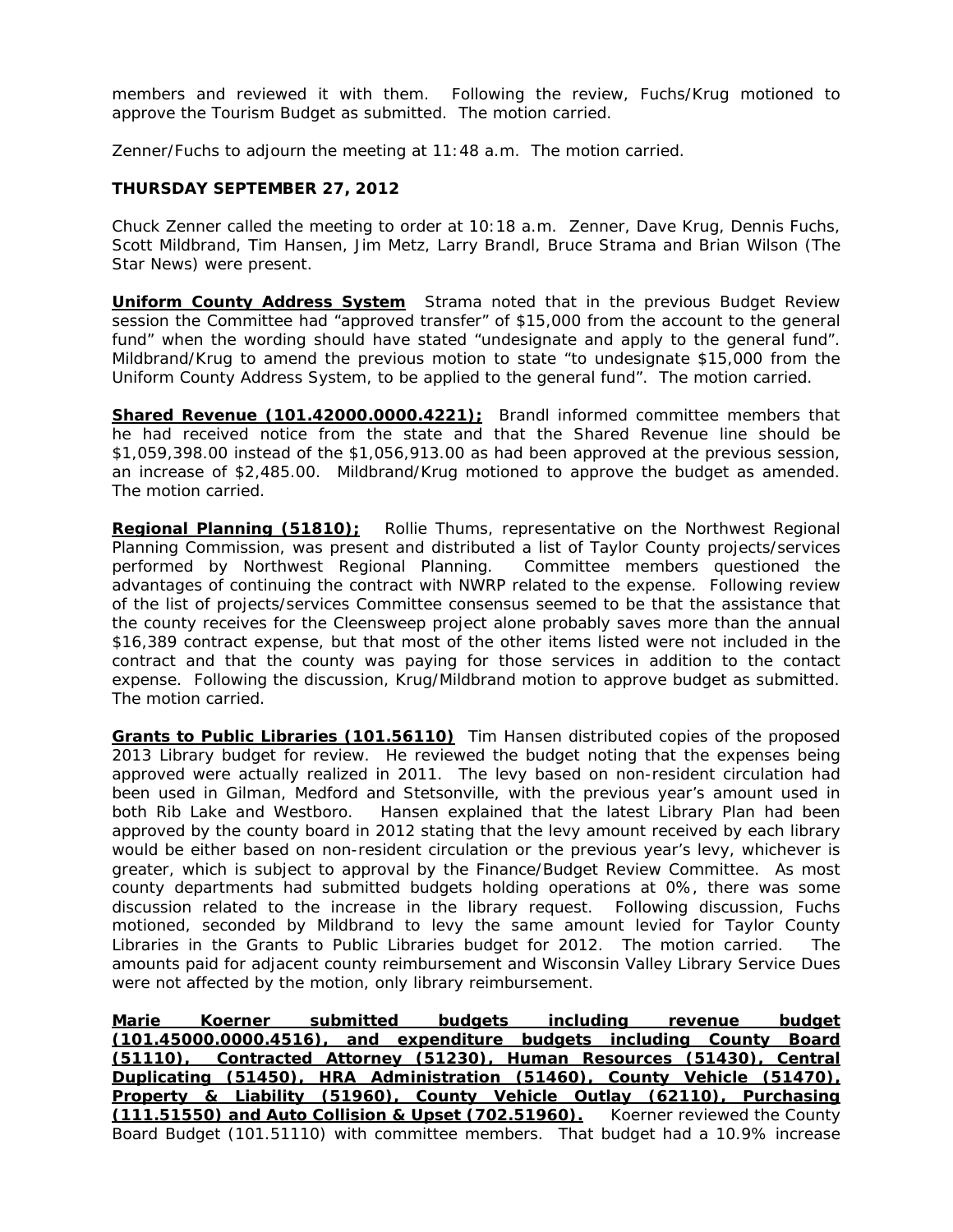affected mainly by the increases in per diems, conference/meeting expense and travel expense. Following the review, Fuchs/Hansen to limit the budget to a 0% increase which in 2012 was \$107,719. The motion carried. Committee members agreed that expenditures within that budget could be adjusted, but the total increase should be at 0%. Koerner reviewed the remaining budgets with committee members prior to a Mildbrand/Hansen motioned to approve the Human Resources budgets as submitted excepting the County Board Budget which had been amended. The motion carried.

**Highway Department (701.53000) and County Bridge Aid fund (64240)** Copies of the proposed 2012 Highway Budget summary had been included in original material distributed. Several options were included in the summary, including a 0% increase, paving 5.3 miles; a 5% increase, paving 6 miles and a budget which included paving 15 miles which would require 1.5 million in addition to the budget with a 5% increase. Committee members felt that additional funding is required in order to allow additional paving but were uncertain of available funds until issues with insurance and retirement expenses have been calculated. Brandl noted that the employee retirement percentages were not available until late last week and that time had not allowed an update by payroll at this time. An update for both retirement and an estimated insurance expense update will be available early next week. Following the discussion, Mildbrand/Fuchs to approve the budget summary with a 0% increase. The motion carried with Zenner voting no and the remainder of the Committee voting aye. Committee members intend to revisit this budget following the anticipated updates. The bridge aid budget originally set at \$26,573 was amended to total \$20,833 a decrease of \$5,740 which was due to carry-over in that budget. Fuchs/Mildbrand to approve the amended bridge aid total of \$20,833. The motion carried.

**Circuit Court (51210)** Circuit Court Judge, Ann Knox Bauer, Laurie Rogers-Hartl and Margaret Gebauer were present and submitted the several budgets including revenue budgets 101.42000.0000.4232 and 4234; 101.44000.0000.4411 and 4412; 101.45000.0000.4502, 4504, 4507, 4508, 4509, 4514 and 4517, 4574, 4575, 4581, 4582, 4583, 4584, and 4585 along with the expense budget. Following discussion, Mildbrand/Hansen motioned to approve the budgets as submitted. The motion carried.

**Forestry and Recreation Department budgets (51870), (56210), (56440), (56460), (57100), (57110), (57130), (57140) and (57150)** Brad Ruesch was present to review the Forestry budgets. He noted several areas where the expenditures had increased including county dam inspection and county forest road construction. He also noted that with the drier than normal conditions timber cutting was up and that there are excess funds available for budget relief. He suggested possible availability of perhaps eighty or ninety thousand dollars. Committee members were unsure as to what the adjustments/updates may be and on a Fuchs/Hansen motion approved the Forestry and Recreation Department budgets as submitted. The motion carried. As with the Highway Department budget this budget may be revisited.

**Medical Examiner (51270)** Strama noted that he had spoken with Medical Examiner, Scott Perrin informing him of the suggestion by Fuchs to decrease autopsy expense from \$6,500 to \$4,000. Perrin was open to that suggestion, though he has no control over what expenses might be. If autopsies are required and the amount budgeted may not be sufficient. Hansen/Fuchs to reduce line item #101.51270.0000.5211 by \$2,500 to total \$4,000. The motion carried.

Committee members were inform that an additional meeting would be required in order to complete the budget review, with members agreeing that the next meeting will be held on Wednesday, October 3, 2012 at 10:30 a.m. Brandl asked committee members of their intent in relation to an acceptable percent amount of levy increase. The responses ranged from .5% to 2.5%. Brandl will draft several options for review and approval at the October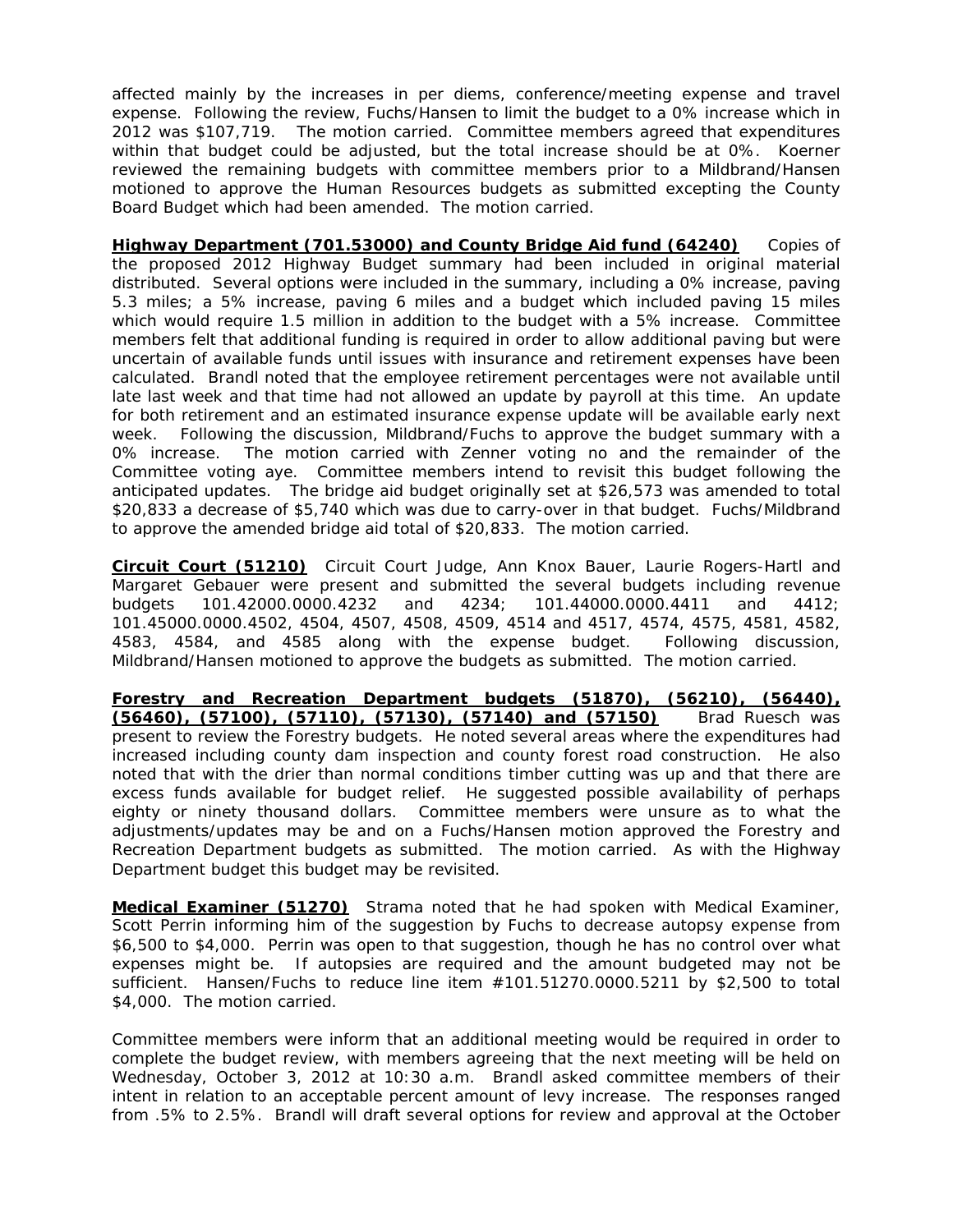3<sup>rd</sup> meeting which will include the retirement, dental and regular insurance increases and funding options.

Hansen/Mildbrand to adjourn the meeting at 12:48 p.m. The motion carried

#### **WEDNESDAY OCTOBER 3, 2012**

Committee chair Chuck Zenner called the meeting to order at 10:38 a.m. Members present included Zenner, Scott Mildbrand, Dennis Fuchs, Dave Krug, and Tim Hansen. Others present and taking part in the meeting were Jim Metz, Larry Brandl and Bruce Strama. Several others were present waiting for the Personnel meeting scheduled to follow, but did not participate.

**Approve the minutes of the September 13th, 14th and 27th 2012 meetings:** Hansen Mildbrand to approve the minutes of the September  $13<sup>th</sup>$ ,  $14<sup>th</sup>$ , and  $27<sup>th</sup>$  meetings. The motion carried.

Larry Brandl reviewed several options that would result in an acceptable levy for the Committee. Members agreed that there should be a 5% increase in the Highway Department budget and some increase in employee wages. Following review of multiple options, Krug Zenner to increase the levy by 2% and to bridge the remaining amount required with fund balance. There was a roll-call vote with Zenner and Krug voting Aye; Fuchs, Hansen and Mildbrand voting no. The motion failed. Several committee members felt that a 1% increase in wages for employees would be acceptable but not the 2% recommended by the Transition Committee. There was further discussion as to what authority the Finance Committee at this time to set a wage increase percentage. Both Strama and Brandl informed committee members that following negotiations both the Finance Committee and the County Board would have the final say on approval of a wage increase percentage, but for now the Committee should be concerned with setting a levy amount to submit to the County Board. Following the discussion, Hansen/Mildbrand to approve a 2013 budget with a 2.5% increase and to recommend that the employee wage increase to be held to 1%, with the difference between the amount levied and the amount approved in budget review to be covered with fund balance. The motion carried with Fuchs, Hansen, Mildbrand and Zenner voting aye and Krug voting no.

**Highway Department** Mildbrand/Fuchs to approve the Highway Department budget with the 5% increase and a total of \$2,261,907.00 to be levied for 2013 as had been submitted by Commissioner Sackmann at the previous meeting. The motion carried.

Mildbrand/Hansen to adjourn the meeting at 11:24 a.m. The motion carried.